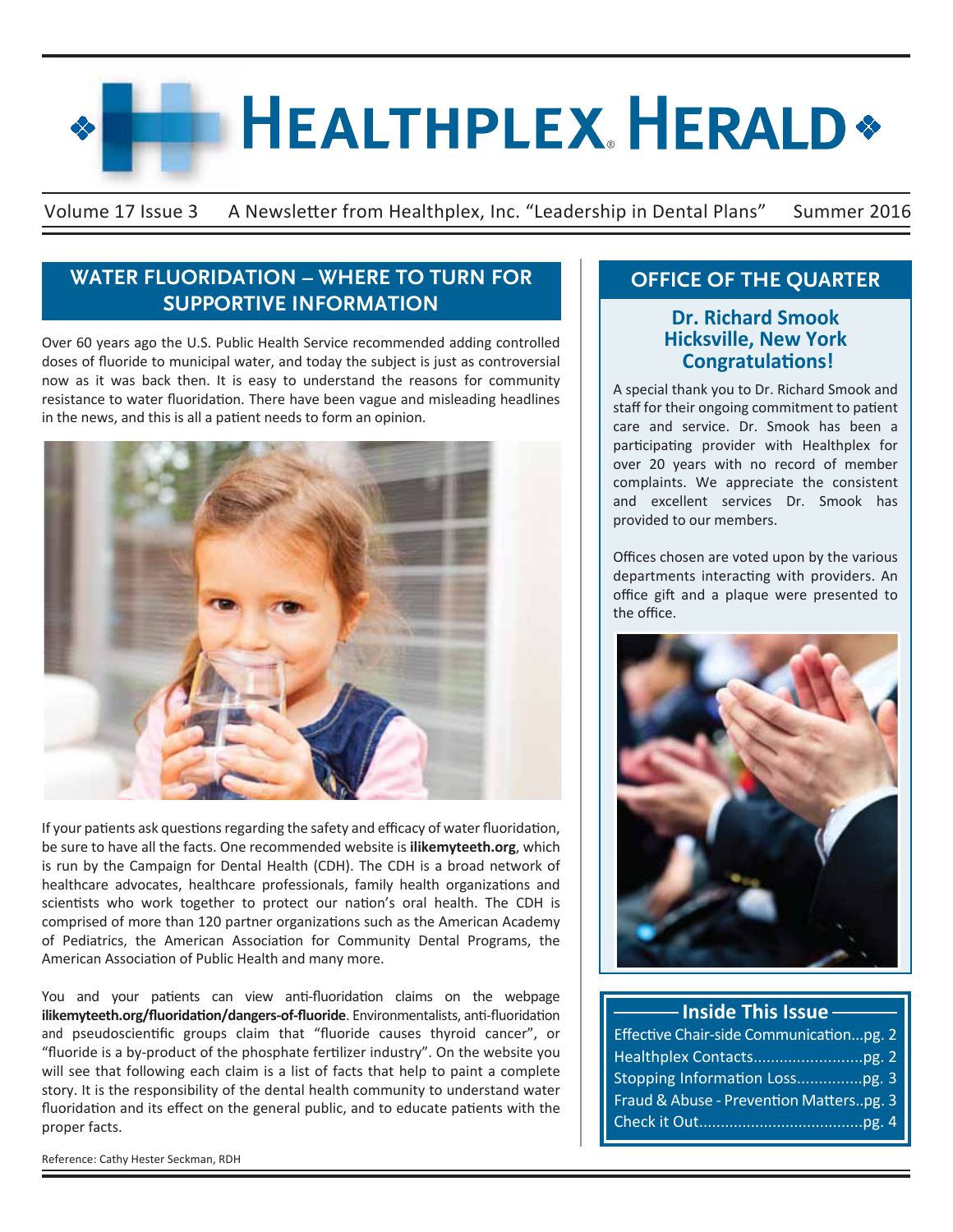# **EFFECTIVE CHAIR-SIDE COMMUNICATION**

Effective chair-side communication with your patients is an important key in building a successful practice. Effective communication starts with listening, which opens the door to better understanding of your patients. There are factors that can either enhance or inhibit communication with your patients.

#### **Here are some key points that enhance communication:**

- Devote 100% of your focus to your patient. Sit on the edge of your seat in a relaxed position and orient your shoulders and legs toward the patient while keeping your arms in a relaxed position (uncrossed). (Eye contact is the key to effective communication.)
- Listen to what your patient is saying and show interest by providing feedback (paraphrase and summarize back to the patient). Pay close attention to your patient's body language!
- Make your message simple, brief and direct. Enunciate your words clearly and repeat the most important parts of the message. Clarity is essential to effective communication.
- Keep the atmosphere friendly and light. Laughter stimulates endorphin release which helps to reduce anxiety. Smile and laugh more with your patients!
- Using models, radiographs and other printed materials with pictures can help  $\bullet$ engage your patients into conversations regarding their health.
- Respect cultural differences.  $\bullet$

## **Factors that inhibit communication:**

- Offering your patients false reassurances. A critical component of the dental profession is veracity and informed consent.
- Being defensive or judgmental. Remember, some patients often neglect to take responsibility for their poor oral health. You are the solution and here to guide them.
- Using difficult words and concepts. Remember to slow your speaking pace so your message is delivered.

Miscommunication can cause a great deal of stress to the patient, doctor and even the practice. Effective communication is the building block of business success for the dental profession, and requires effort, patience, humility and understanding that there is room for improvement. Successful communicators are individuals who have developed a keen sensitivity to the people with whom they are communicating. The goal of effective communication is to empower your patients with the knowledge to make informed decisions about their oral health. Take the time to speak with your patients clearly and at a level that they understand.

# **www.healthplex.com**

## **Phone Numbers**

**Provider Hotline.............. 888-468-2183** (Options)

- 1: Eligibility
- 2: Urgent Referrals
- 3: Website Support
- 4: Claims Automated System
- 5: Contracting (Commercial Programs)
- 6: Contracting (Government Programs)
- 7: Panel Participation

|  | UM Clinical Review 888-468-5182 |
|--|---------------------------------|
|  | Internet Support888-468-5171    |

## **Fax Numbers**(516 area code)

| Credentialing 228-9568          |  |
|---------------------------------|--|
| Customer Service 227-1143       |  |
| Government 228-9576             |  |
| Provider Relations228-9571      |  |
| Referral Authorization 228-5025 |  |

## **E-Mail**

ProviderRelations@healthplex.com Info@healthplex.com Claims@healthplex.com Referrals@healthplex.com



## **Page 2**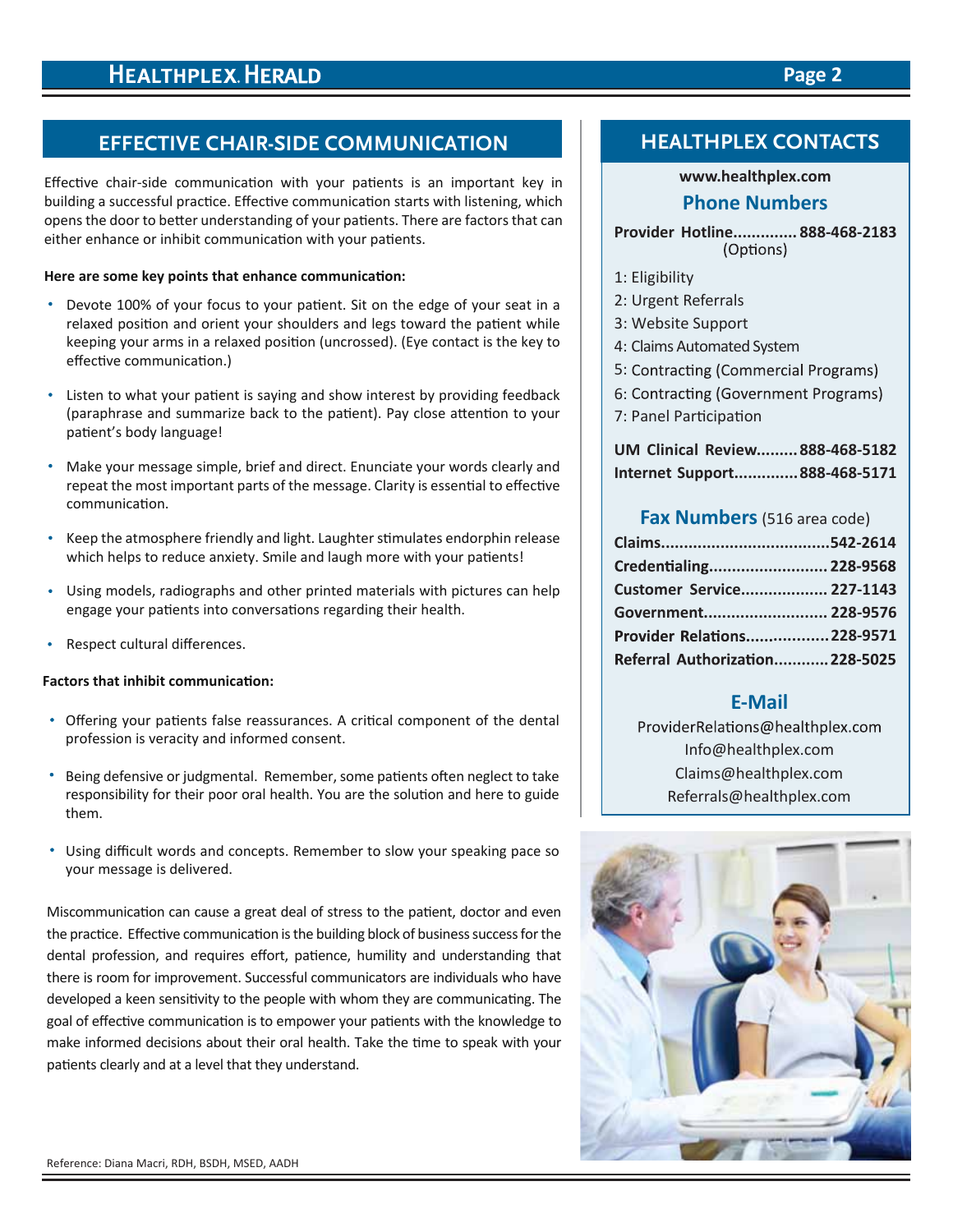## **Page 3**

# **STOPPING INFORMATION LOSS: BACK-UP YOUR INFORMATION**

Hardware fails, devices are lost or misplaced, viruses and other threats corrupt information — these events can all lead to lost information (sometimes irreplaceably). What would you do if your office and patient information was not accessible? It is critical that computer based information you need to run your office is always available. How can you ensure this?

One method for minimizing the possibility of losing your information is to back-up your computer. This should be done on a regular schedule to ensure that, if information loss occurs, only a small amount of information is impacted. Back-up your information to devices, such as external hard drives or cloud based services, that are not always connected to your computer. If these external devices are always connected, an issue which impacts your computer will most likely impact your back-up device.

Maintain more than one generation of your data back-ups, at least two generations is recommended. This will ensure that if your last back-up is impacted along with your computer, you can recover data using a slightly older version of your information. For example, if you back-up once a week, always have at least the prior two weeks' back-ups available.

Finally, if you back-up to physical devices, such as an external hard drive, do not store it with your computer. A physical issue (i.e., theft, fire, spilled coffee, etc.) may impact both your computer and your back-up device.



## **FRAUD AND ABUSE - PREVENTION MATTERS**

### **Fraud and Abuse**

Prevention and detection of fraud and abuse is in everyone's best interest. Preventing fraudulent activities can help lower costs, form a better provider network and create higher overall satisfaction for providers, their patients and employers. The U.S. government estimates that \$68 billion is lost to health care fraud annually.



#### **What is dental fraud and abuse?**

Fraud is any act of intentional deception or misrepresentation of any fact made for the purpose or likelihood of gaining an unauthorized benefit. Acts of dental fraud involve three defining features: intent, deception and unlawful gain.

## **What does an act of dental fraud look like?**

- Performing services not clinically necessary or justified.
- Waiver of copayment or deductible. This results in a change in fees charged by the dentist, inconsistent with what the insurance carrier believes is being charged.
- Unlicensed personnel performing procedures (assistants, hygienists, etc).
- Unbundling of claims by submitting several procedures separately to  $\bullet$ receive higher reimbursements.
- Billing for services not performed or not completed.
- Altering records or claims for the purpose of enhancing billing.
- Misrepresentation of services (performing a cosmetic service but billing for a covered service).
- Misrepresentation of dates of service.
- Up-coding of dental procedures by submitting a claim for a procedure that is more complex than the one actually performed.

## **Healthplex SIU**

Healthplex has provided an electronic mailbox for its Special Investigation Unit (SIU), to which either grievances or matters of suspected dental fraud and abuse can be forwarded. Please email us at **Webcomplianceoffice@healthplex.com,** or call the **Compliance Hotline** at **(888) 468-5180** if you suspect fraudulent activity or have any questions about our fraud and abuse program. Please visit our website at **www.healthplex.com** for more information on dental fraud and prevention. **With your help, we can all benefit from prevention of fraud and abuse.**